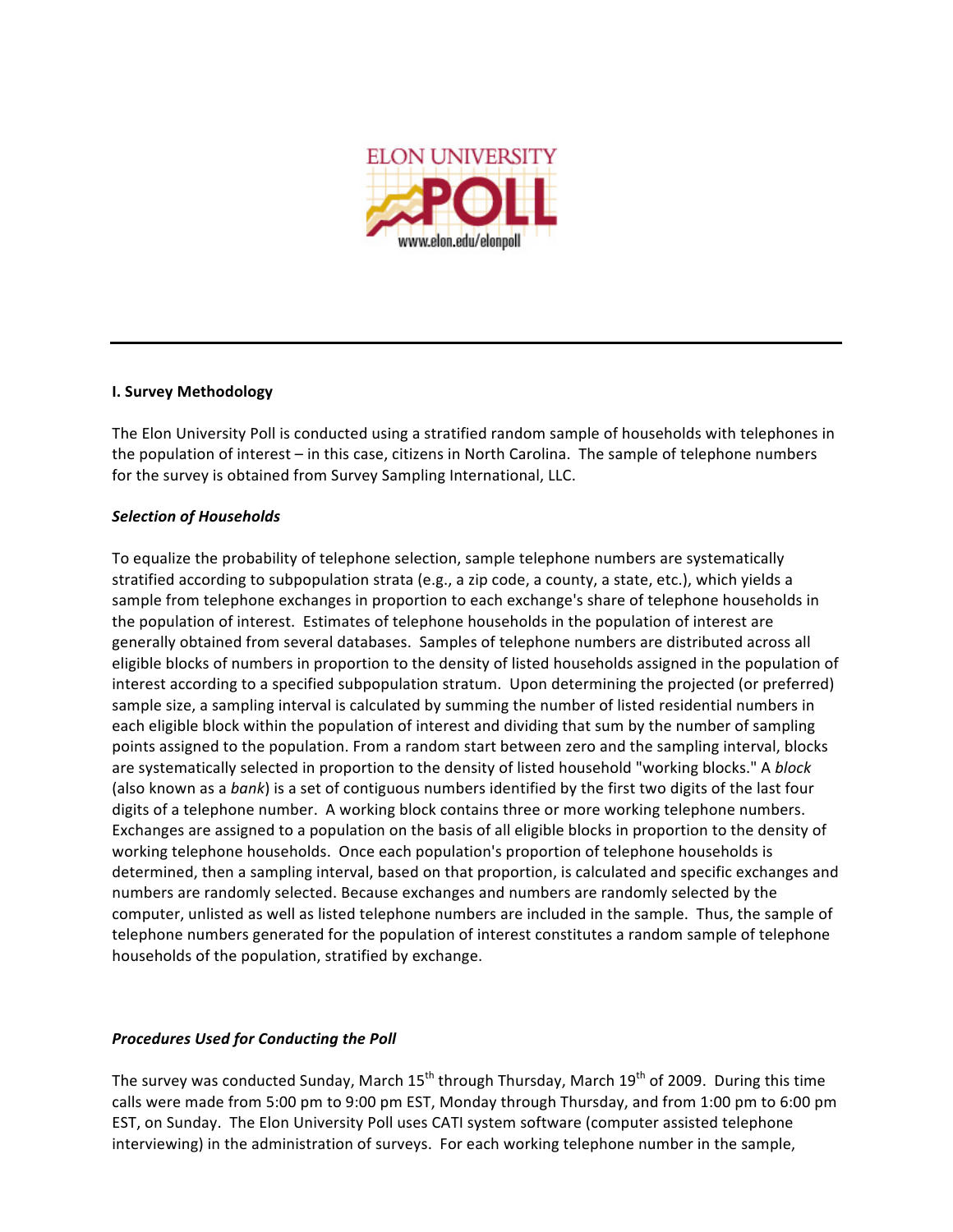several attempts were made to reach the household. Only individuals in households 18 years or older were interviewed; those reached at business or work numbers were not interviewed. Within each household, one adult is generally selected based on whether s/he is the oldest or youngest adult in the home. Interviews, which are conducted by live interviewers, are completed with adults from households in the target population as specified. Interviews for this survey were completed with 620 adults from households in North Carolina. For a sample size of 620, there is a 95 percent probability that our survey results are within plus or minus 4.0 percentage points (the margin of sampling error) of the actual population distribution for any given question. For sub‐samples (a subgroup selected from the overall sample), the margin of error is higher depending on the size of the subsample. When we use a subsample, we identify these results as being from a subsample and provide the total number of respondents and margin of error for that subsample. In reporting our results, we note any use of a subsample where applicable. Because our surveys are based on probability sampling, there are a variety of factors that prevent these results from being perfect, complete depictions of the population; the foremost example is that of margin of sampling error (as noted above). With all probability samples, there are theoretical and practical difficulties estimating population characteristics (or parameters). Thus, while efforts are made to reduce or lessen such threats, sampling error as well as other sources of error – while not all inclusive, examples of other error effects are non‐response rates, question order effects, question wording effects, etc. – are present in surveys derived from probability samples.

#### *Questions and Question Order*

The Elon University Poll provides the questions as worded and the order in which these questions are administered (to respondents). Conspicuous in reviewing some questions is the "bracketed" information. Information contained within brackets ( [ ] ) denotes response options as provided in the question; this bracketed information is rotated per question to ensure that respondents do not receive a set order of response options presented to them, which also maintains question construction integrity by avoiding respondent acquiescence based on question composition. Similarly, to protect against question order effects (where specific questions may 'prime' or influence a respondent's answers to subsequent questions), question order is randomized during administration. For groups of questions in which a standard, set order of administration can influence responses to subsequent questions, questions are administered randomly during the survey; this technique protects against question order effects. Some questions used a probe maneuver to determine a respondent's intensity of perspective. Probe techniques used in this questionnaire mainly consist of asking a respondent if their response is more intense than initially provided. For example, upon indicating whether s/he is satisfied or dissatisfied, we asked the respondent "would you say you are very 'satisfied'/ 'dissatisfied'?" This technique is employed in some questions as opposed to specifying the full range of choices in the question. Though specifying the full range of options in questions is a commonly accepted practice in survey research, we sometimes prefer that the respondent determine whether their perspective is stronger or more intense for which the probe technique used. Another method for acquiring information from respondents is to ask an "open-ended" question. The open-ended question is a question for which no response options are provided, i.e., it is entirely up to the respondent to provide the response information.

#### *The Elon University Poll*

The Elon University Poll is conducted under the auspices of the Center for Public Opinion Polling (Hunter Bacot, Director & Mileah Kromer, Assistant Director), which is a constituent part of the Institute for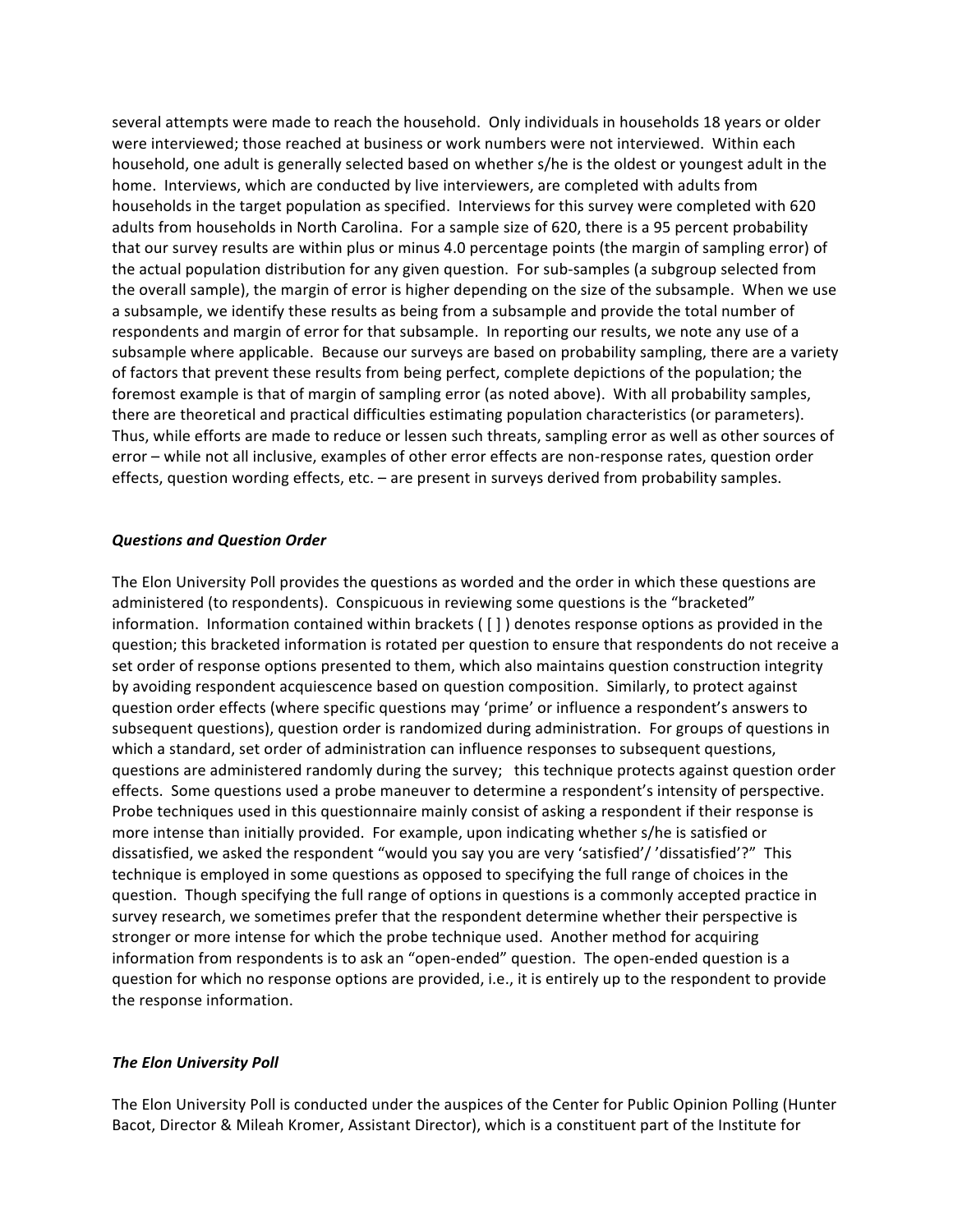Politics and Public Affairs (George Taylor, Director); both these organizations are housed in the department of political science at Elon University. These academic units are part of Elon College, the College of Arts and Sciences at Elon University, which is under the direction of Dr. Steven House (Dean). The Elon University administration, led by Dr. Leo Lambert, President of the university, fully support the Elon University Poll as part of its service commitment to state, regional, and national constituents. Dr. Hunter Bacot, a professor in the department of political science, directs the Elon University Poll. Elon University students administer the survey as part of the University's commitment to experiential learning where "students learn through doing."

## **II. Survey Instrument and Percent Distributions by Question**

**Interviews were completed with 620 adults from households in the North Carolina. For a sample size of 620, there is a 95 percent probability that our survey results are within plus or minus 4.0 percentage points (the margin of sampling error) of the actual population distribution for any given question. Questions are presented by topic, not in the order as administered; data are weighted to reflect the adult population in terms of race.**

|                                     | About the Codes appearing in Questions and Responses                                                                                                                                                                                                                                                                                                                                                                                                              |  |  |  |  |  |
|-------------------------------------|-------------------------------------------------------------------------------------------------------------------------------------------------------------------------------------------------------------------------------------------------------------------------------------------------------------------------------------------------------------------------------------------------------------------------------------------------------------------|--|--|--|--|--|
|                                     |                                                                                                                                                                                                                                                                                                                                                                                                                                                                   |  |  |  |  |  |
| <b>Response Options not offered</b> | Response options are not offered to the person taking the<br>survey (respondent), but are included in the question as<br>asked (and usually denoted by brackets,<br>[]). Response options are generally offered only for<br>demographic questions (background characteristic, e.g., age,<br>education, income, etc.).                                                                                                                                             |  |  |  |  |  |
| $v =$ volunteered response          | Respondents volunteer response option. As response options<br>are not offered to those taking the survey, some respondents<br>offer or volunteer response options. Though not all<br>volunteered options can be anticipated, the more common<br>options are noted.                                                                                                                                                                                                |  |  |  |  |  |
| $p =$ probed response               | Respondents self-place in this option or category. A probe<br>maneuver is used in questions to allow the respondent to<br>indicate whether her/his response is more intense than<br>initially provided for in the choices appearing in the question.<br>For example, on probe questions the interviewer, upon a<br>respondent indicating that she/he is satisfied (or dissatisfied),<br>is instructed to ask him/her "Would you say you are "very<br>satisfied"?" |  |  |  |  |  |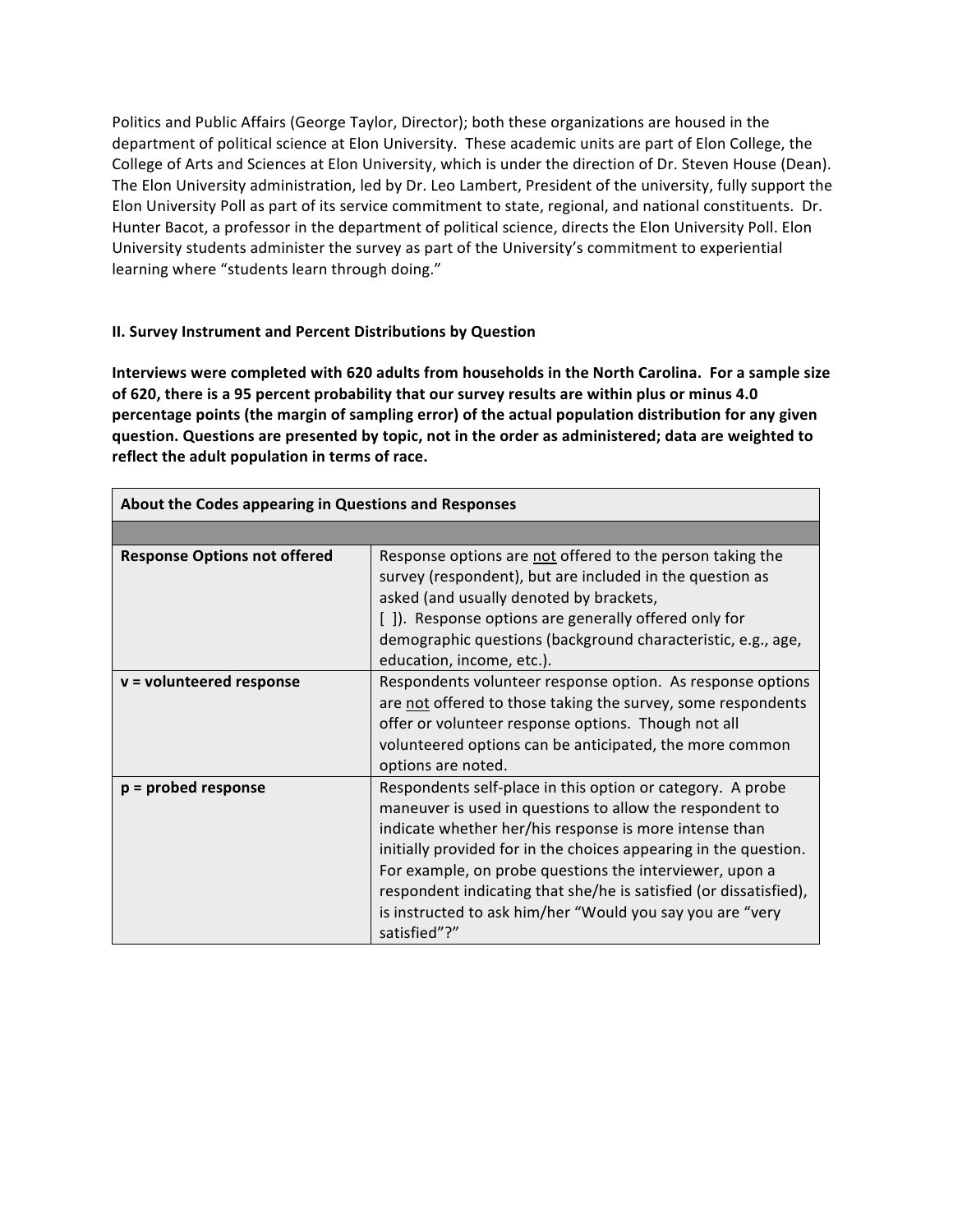**Now, I d like to ask you a few questions about giving to political campaigns.**

|                        | Percent |
|------------------------|---------|
| STRONGLY OPPOSE (p)    | 21.6    |
| <b>OPPOSE</b>          | 25.7    |
| <b>SUPPORT</b>         | 31.5    |
| STRONGLY SUPPORT (p)   | 9.6     |
| DON T KNOW (v)         | 10.7    |
| REFUSED (v)            | .9      |
| Total (N=620; +/-4.0%) | 100.0   |

**In general, do you [support or oppose] public financing to pay for political campaigns?**

# **Would you [support or oppose] public financing to pay for political campaigns for state level elections in North Carolina?**

|                        | Percent |
|------------------------|---------|
| STRONGLY OPPOSE (p)    | 18.4    |
| <b>OPPOSE</b>          | 32.7    |
| <b>SUPPORT</b>         | 29.5    |
| STRONGLY SUPPORT (p)   | 7.8     |
| DON T KNOW (v)         | 11.1    |
| REFUSED (v)            | .5      |
| Total (N=620; +/-4.0%) | 100.0   |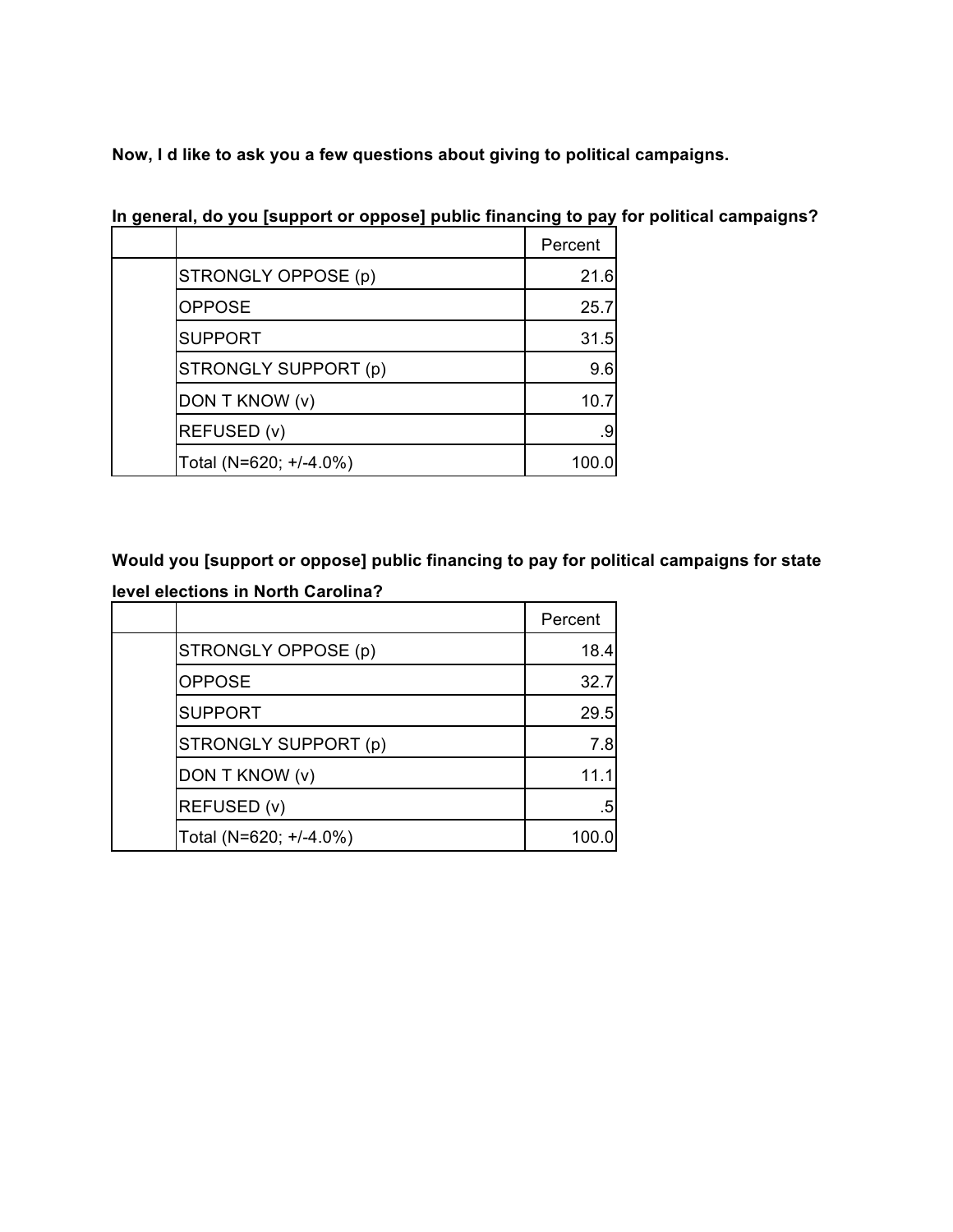**Would you [support or oppose] public financing to pay for political campaigns for local level elections in North Carolina?**

|                        | Percent |
|------------------------|---------|
| STRONGLY OPPOSE (p)    | 19.0    |
| <b>OPPOSE</b>          | 35.1    |
| <b>SUPPORT</b>         | 28.4    |
| STRONGLY SUPPORT (p)   | 6.5     |
| DON T KNOW (v)         | 10.5    |
| REFUSED (v)            | .5      |
| Total (N=620; +/-4.0%) | 100.0   |

**Have you contributed to a political campaign in the past year?**

|                        | Percent |
|------------------------|---------|
| <b>NO</b>              | 65.3    |
| <b>YES</b>             | 33.2    |
| DON T KNOW (v)         | 1.4     |
| REFUSED (v)            | .1      |
| Total (N=620; +/-4.0%) | 100.0   |

**Thinking of all your contributions to political campaigns, could you**

**estimate the total you gave last year to all campaigns?**

|                                              | Percent |
|----------------------------------------------|---------|
| NO CONTRIBUTION (if no to previous question) | 74.5    |
| <b>LESS THAN \$100</b>                       | 6.2     |
| <b>BETWEEN \$100 and \$500</b>               | 124     |
| BETWEEN \$501 and \$1,000                    | 4.8     |
| GREATER THAN \$1,000                         | 2 Q     |
| Total (N=620; +/-4.0%)                       |         |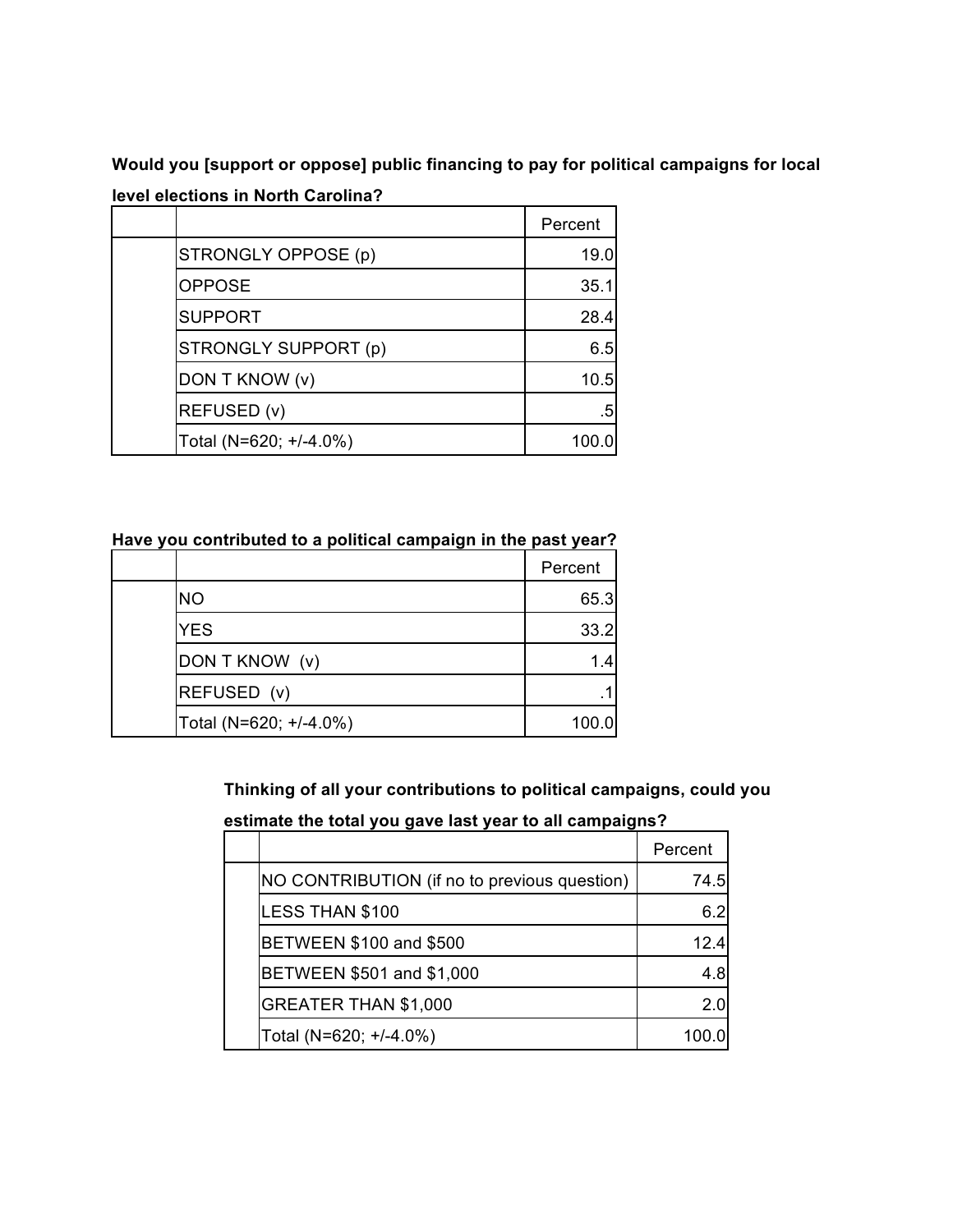**Would you say that campaign contributions to state lawmakers influence their legislative activities [a lot, some, not much, or not at all]?**

|                        | Percent |
|------------------------|---------|
| <b>NOT AT ALL</b>      | 4.9     |
| <b>NOT MUCH</b>        | 5.3     |
| <b>SOME</b>            | 43.0    |
| A LOT                  | 40.9    |
| DON T KNOW (v)         | 5.4     |
| REFUSED (v)            | .4      |
| Total (N=620; +/-4.0%) | 100.0   |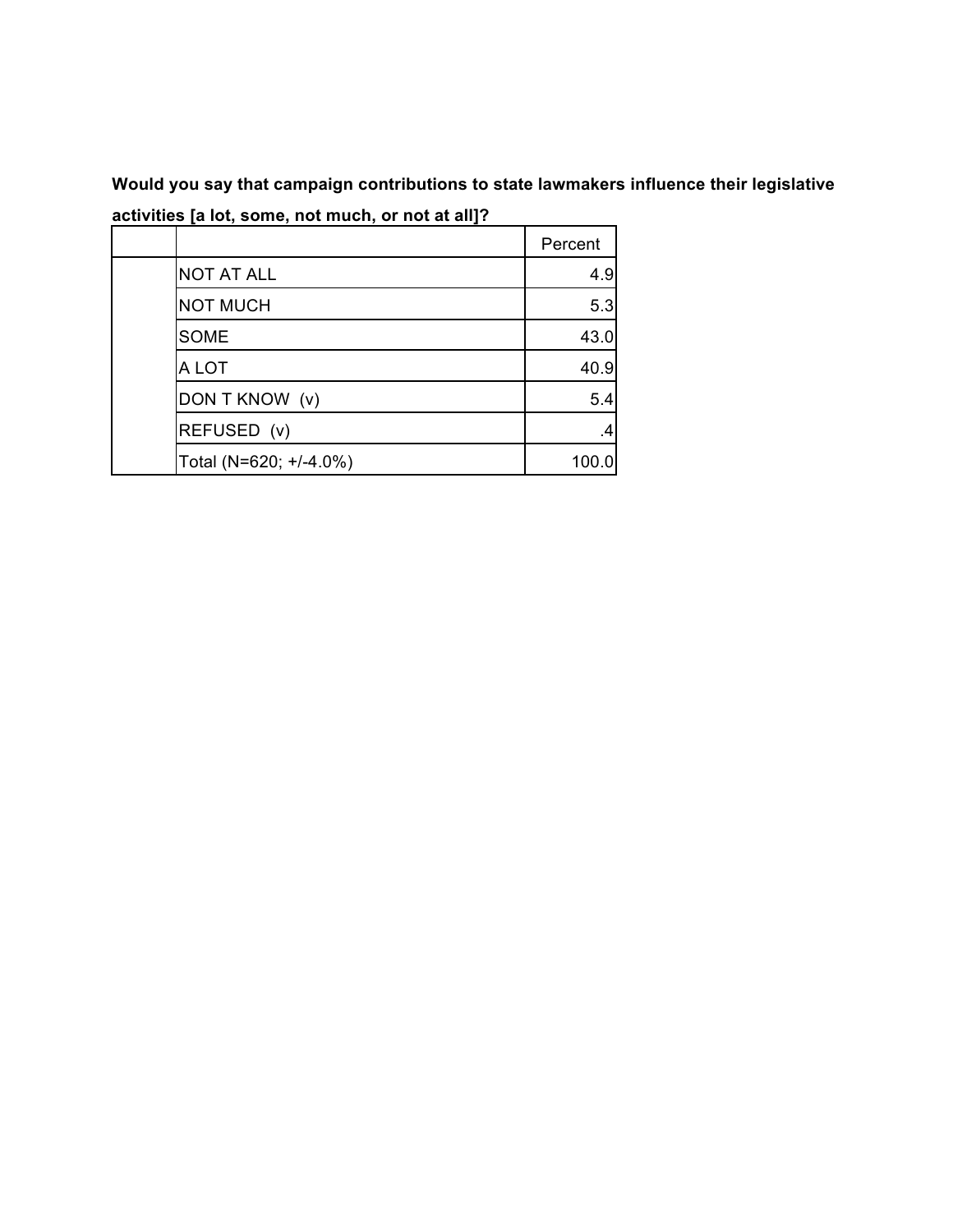**Now, I m going to ask you about several different issues being discussed in North Carolina . . .**

**The first issue I'm going to ask about is video poker. Do you [support or oppose] video poker being available for play throughout North Carolina?**

|                        |                               |     | Percent |
|------------------------|-------------------------------|-----|---------|
| STRONGLY OPPOSE (p)    |                               |     | 23.6    |
| <b>OPPOSE</b>          |                               |     | 29.1    |
| <b>SUPPORT</b>         |                               |     | 22.7    |
| STRONGLY SUPPORT (p)   |                               |     | 5.4     |
|                        | SUPPORT IT ONLY AT THE CASINO | (v) | 1.0     |
| DON T KNOW (v)         |                               |     | 17.7    |
| REFUSED (v)            |                               |     | .4      |
| Total (N=620; +/-4.0%) |                               |     | 100.0   |

|  |  |  |  | Do you believe video poker should be [legal or illegal] in North Carolina? |
|--|--|--|--|----------------------------------------------------------------------------|
|--|--|--|--|----------------------------------------------------------------------------|

|       |                                                           | Percent |
|-------|-----------------------------------------------------------|---------|
| Valid | ILLEGAL (NOT ALLOWED)                                     | 45.4    |
|       | LEGAL (ALLOWED)                                           | 38.3    |
|       | SHOULD ONLY BE ALLOWED AT<br>HARRAH'S / BE LIKE IT IS (v) | 2.3     |
|       | DON T KNOW (v)                                            | 13.8    |
|       | REFUSED (v)                                               |         |
|       | Total (N=620; +/-4.0%)                                    | 100.0   |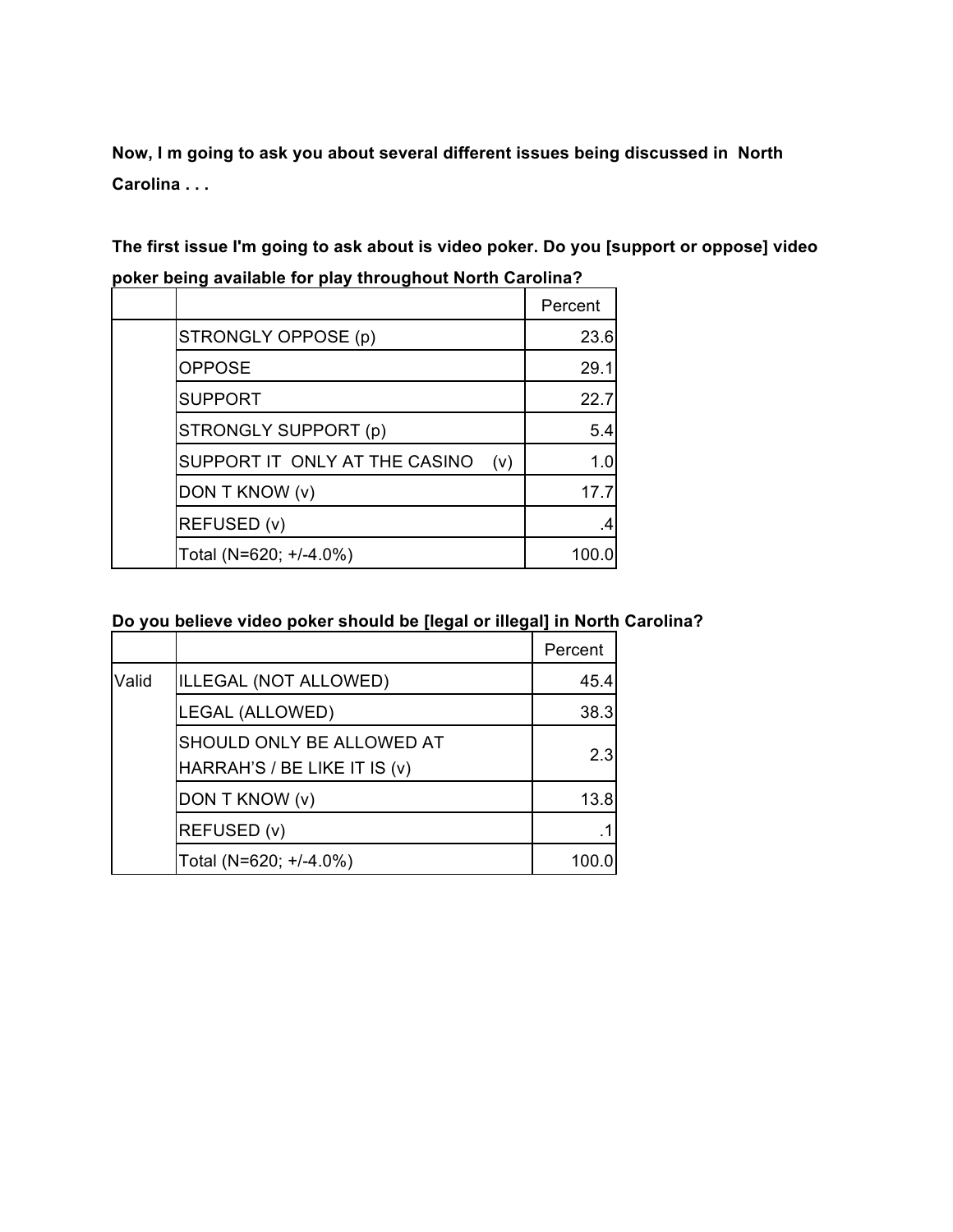**Changing topics again, I d like to ask you about juvenile justice . .**

| All in all, do you [strongly support, support, oppose, or strongly oppose] the death |  |  |  |  |  |
|--------------------------------------------------------------------------------------|--|--|--|--|--|
| penalty for people under the age of 18 at the time the crime was committed?          |  |  |  |  |  |

|                        | Percent |
|------------------------|---------|
| STRONGLY OPPOSE (p)    | 34.9    |
| <b>OPPOSE</b>          | 34.8    |
| <b>SUPPORT</b>         | 16.6    |
| STRONGLY SUPPORT (p)   | 4.8     |
| DON T KNOW (v)         | 8.5     |
| REFUSED (v)            |         |
| Total (N=620; +/-4.0%) | 100.0   |

# **Do you think there are situations in which a minor should be tried as an adult?**

|                        | Percent |
|------------------------|---------|
| <b>NO</b>              | 23.9    |
| <b>YES</b>             | 70.0    |
| SOMETIMES (v)          | 3.8     |
| DON T KNOW (v)         | 2.1     |
| REFUSED (v)            |         |
| Total (N=620; +/-4.0%) | 100.0   |

## **At what age do you think a minor should be tried as an adult?**

|                                                                         | Percent |
|-------------------------------------------------------------------------|---------|
| MINOR SHOULD NOT BE TRIED AS AN ADULT<br>(If 'no' to previous question) | 29.1    |
| <b>LESS THAN 14 YEARS OLD</b>                                           | 7.2     |
| 14 TO 15 YEARS OLD                                                      | 14.8    |
| 16 YEARS OLD                                                            | 29.8    |
| <b>17 YEARS OLD</b>                                                     | 6.7     |
| <b>18 YEARS OLD</b>                                                     | 12.4    |
| Total (N=620; +/-4.0%)                                                  | 100.0   |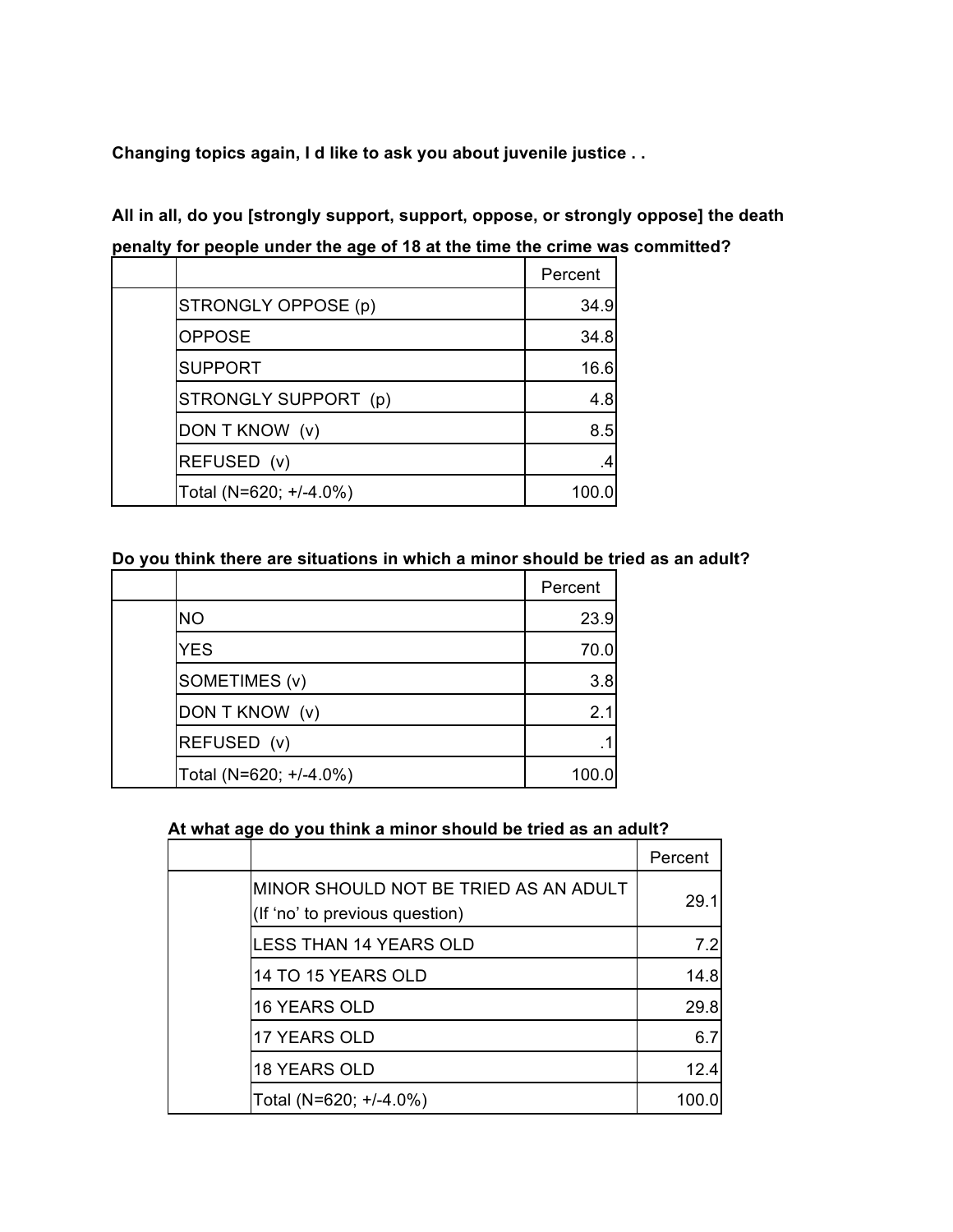**Now, changing topics again, I d like to ask you a couple of questions about education. Do you [approve or disapprove] of requiring students in public schools to take financial planning courses?**

|                         | Percent |
|-------------------------|---------|
| STRONGLY DISAPPROVE (p) | 1.0     |
| <b>DISAPPROVE</b>       | 4.8     |
| <b>APPROVE</b>          | 43.3    |
| STRONGLY APPROVE (p)    | 47.7    |
| DON T KNOW (v)          | 3.0     |
| Total (N=620; +/-4.0%)  | 100.0   |

**At what grade level, [Elementary School, Middle School, or High School], do you think a student should begin to take financial planning courses?**

|                                      | Percent |
|--------------------------------------|---------|
| ELEMENTARY SCHOOL (GRADES K-5)       | 20.7    |
| MIDDLE SCHOOL (GRADES 6, 7, & 8)     | 45.8    |
| HIGH SCHOOL (GRADES 9, 10, 11, & 12) | 32.6    |
| DON T KNOW (v)                       | 1.0     |
| Total (N=620; +/-4.0%)               | 100.0   |
|                                      |         |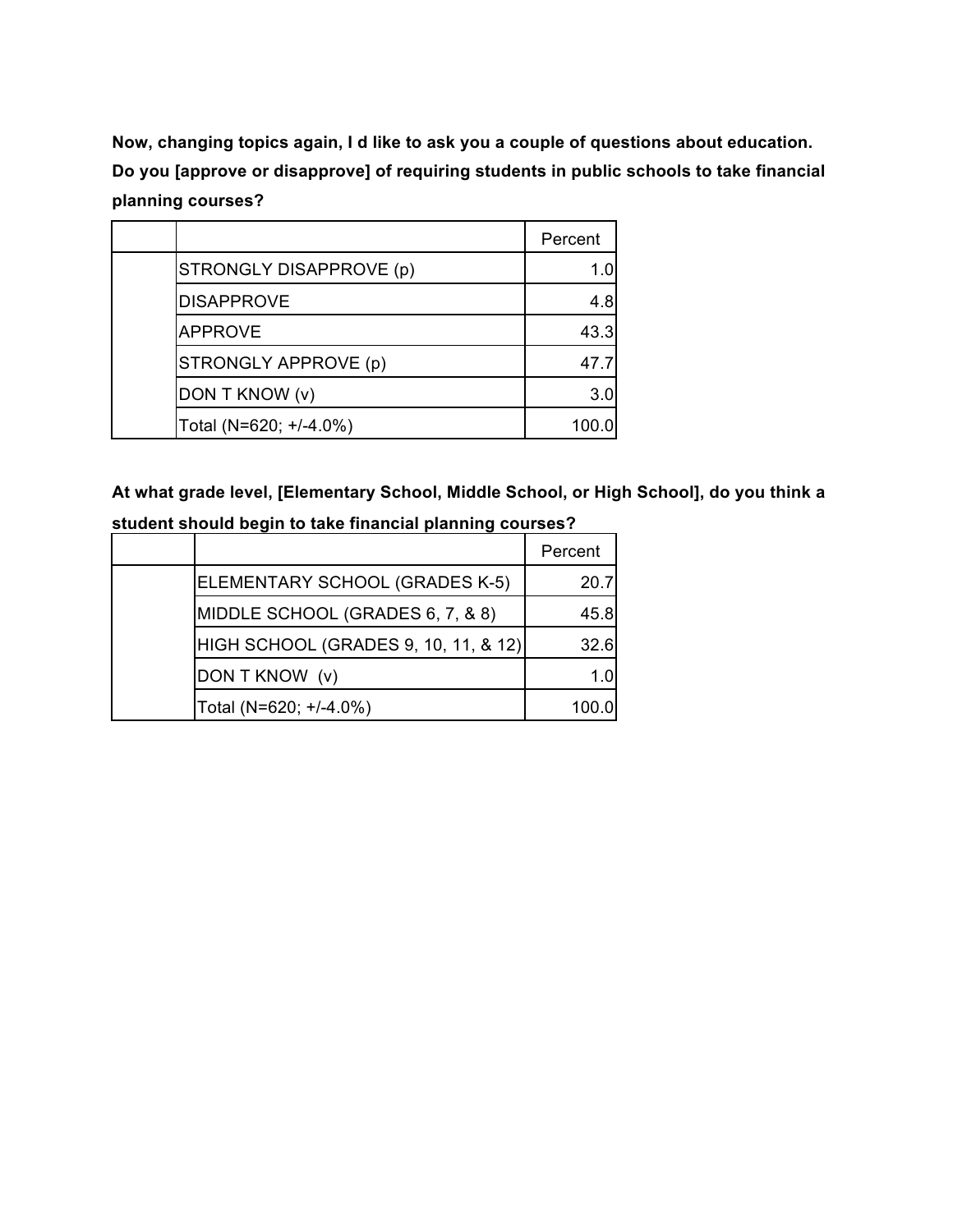**Now, switching to the final topic, I'd like to ask you about same sex marriages. . .**

I'm going to read you three statements, and, after I read all three, I'd like for you to tell me **which statement comes closest to your position on this issue:**

**[(#1) I oppose any legal recognition for same sex couples,**

**(#2) I support civil unions or partnerships for same sex couples, but not full marriage rights, or**

**(#3) I support full marriage rights for same sex couples].**

|                                                                                        | Percent |
|----------------------------------------------------------------------------------------|---------|
| (#1) OPPOSE ANY LEGAL RECOGNITION FOR SAME SEX<br><b>COUPLES</b>                       | 44.4    |
| (#2) SUPPORT CIVIL UNIONS OR PARTNERSHIPS FOR SAME<br>SEX COUPLES, BUT NOT FULL RIGHTS | 27.5    |
| (#3) FULL MARRIAGE RIGHTS FOR SAME SEX COUPLES                                         | 20.8    |
| OPPOSE ALL ASPECTS OF THE SAME SEX MARRIAGE (v)                                        | 1.5     |
| OPPOSE SAME SEX MARRIAGE ON RELIGIOUS GROUNDS (v)                                      | 1.0     |
| DON T REALLY CARE ABOUT IT, DOESN T BOTHER ME (v)                                      | 1.7     |
| DON T KNOW (v)                                                                         | 2.8     |
| REFUSED (v)                                                                            | .4      |
| Total (N=620; +/-4.0%)                                                                 | 100.0   |

**Would you [support or oppose] an amendment to the North Carolina constitution that**

**would prevent any same sex marriages?**

|                        | Percent |
|------------------------|---------|
| STRONGLY OPPOSE (p)    | 21.2    |
| <b>OPPOSE</b>          | 29.2    |
| <b>SUPPORT</b>         | 18.8    |
| STRONGLY SUPPORT (p)   | 24.5    |
| DON T KNOW (v)         | 4.9     |
| REFUSED (v)            | 1.3     |
| Total (N=620; +/-4.0%) | 100.0   |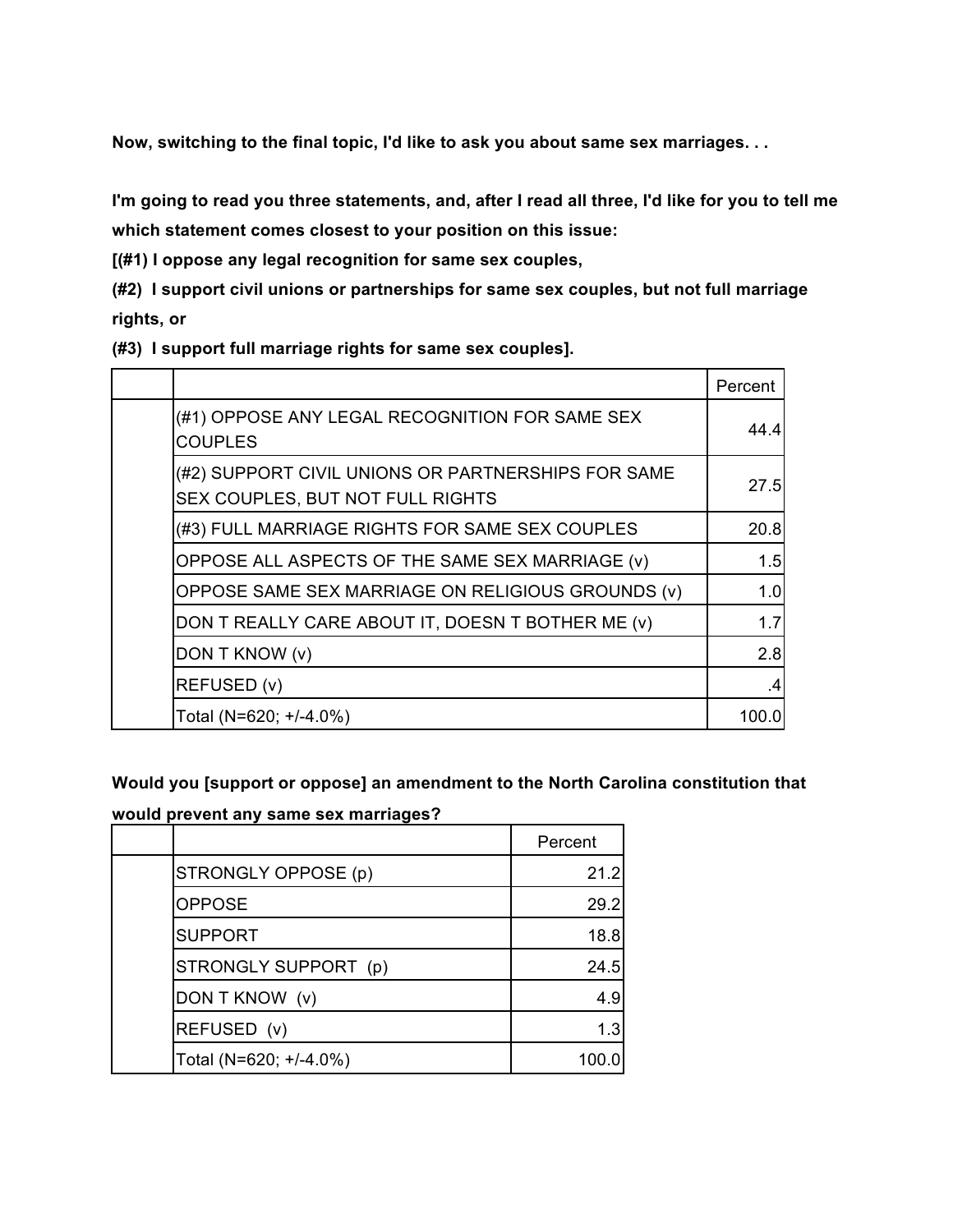**As you may know, there is a state law that recognizes marriage to be by the consent of a male and female and makes it illegal for two individuals of the same sex to be married or have their marriage recognized by the state of North Carolina . . .**

**Knowing that there is already a law that prevents same sex marriages in North Carolina, would you [oppose or support] an amendment to the North Carolina constitution that would prevent same sex marriages?**

|                                                                  | Percent |
|------------------------------------------------------------------|---------|
| STRONGLY OPPOSE (p)                                              | 22.0    |
| <b>OPPOSE</b>                                                    | 24.6    |
| <b>SUPPORT</b>                                                   | 22.6    |
| STRONGLY SUPPORT (p)                                             | 20.6    |
| DON'T NEED AMENDMENT IF THERE IS<br>ALREADY A LAW AGAINST IT (v) | 4.2     |
| DON T KNOW (v)                                                   | 5.1     |
| REFUSED (v)                                                      | .9      |
| Total (N=620; +/-4.0%)                                           | 100.0   |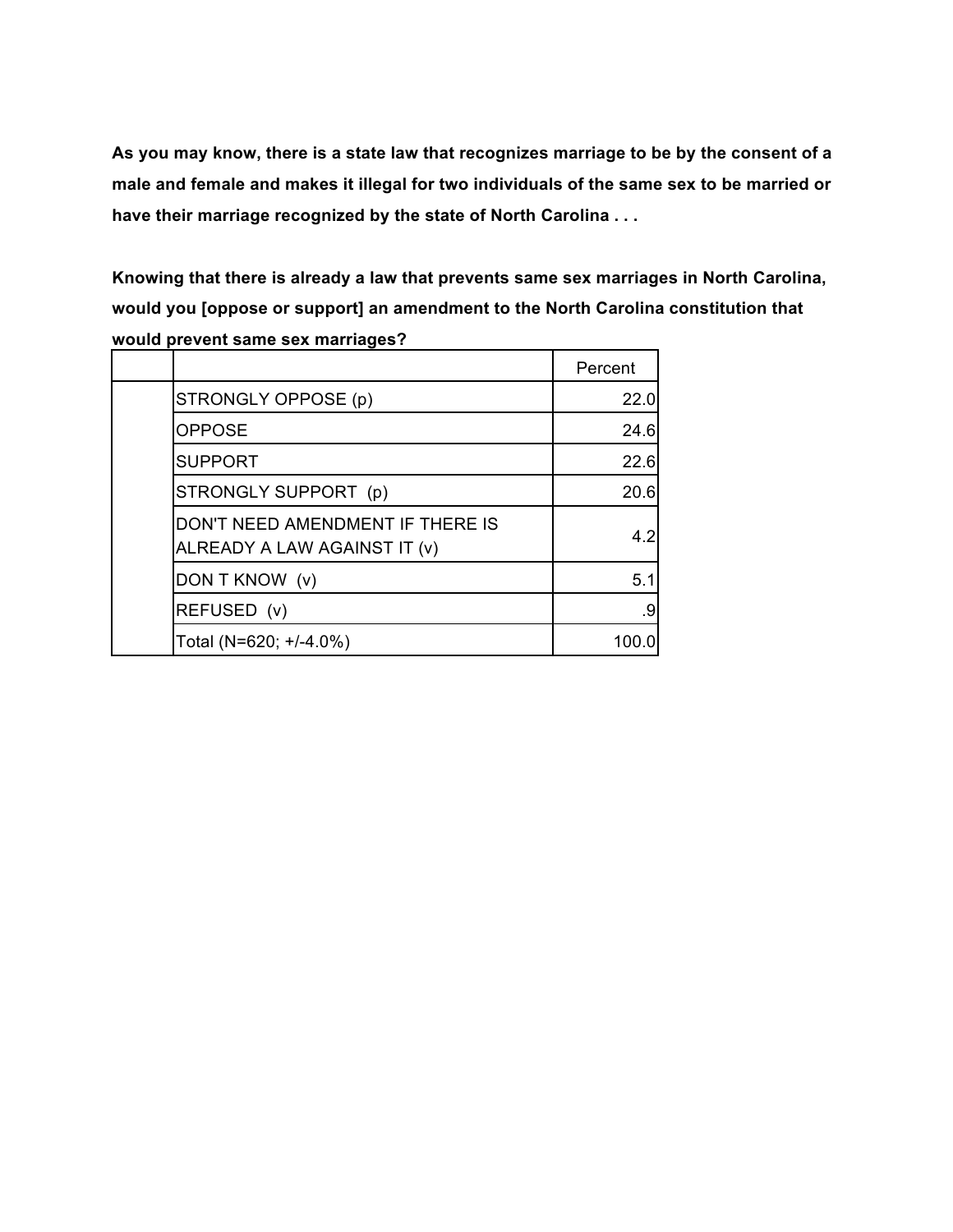**Now, changing topics, I'd like to ask you some questions about charitable contributions.**

First, I'd like to know your views on giving and making donations . . . so I'm going to read **you a list and for each item I'd like you to tell me if you consider it a charitable contribution, or have you given it much thought**

|                                                                                                                                                                                                                                                                                                                                                                                                                                                          | <b>NO</b> | <b>YES</b> | <b>HAVE NOT</b><br><b>GIVEN IT</b><br><b>MUCH</b><br><b>THOUGHT</b> | DON'T<br><b>KNOW</b><br>(v) |
|----------------------------------------------------------------------------------------------------------------------------------------------------------------------------------------------------------------------------------------------------------------------------------------------------------------------------------------------------------------------------------------------------------------------------------------------------------|-----------|------------|---------------------------------------------------------------------|-----------------------------|
| Do you consider Giving to a Church a<br>charitable contribution?                                                                                                                                                                                                                                                                                                                                                                                         | 13.2      | 81.8       | 2.9                                                                 | 2.2                         |
| Do you consider Helping a Neighbor a<br>charitable contribution?                                                                                                                                                                                                                                                                                                                                                                                         | 22.0      | 73.5       | 2.2                                                                 | 2.4                         |
| Do you consider Giving Away Clothing<br>or Furniture a charitable contribution?                                                                                                                                                                                                                                                                                                                                                                          | 7.1       | 91.3       | 0.8                                                                 | 0.8                         |
| Do you consider Spending Time at a<br>School a charitable contribution?                                                                                                                                                                                                                                                                                                                                                                                  | 22.9      | 74.0       | 1.5                                                                 | 1.5                         |
| Do you consider Volunteering to Work<br>with a Community Group a charitable<br>contribution?                                                                                                                                                                                                                                                                                                                                                             | 14.8      | 83.5       | 0.8                                                                 | 1.0                         |
| Do you consider Helping Someone<br>with Their Taxes a charitable<br>contribution?                                                                                                                                                                                                                                                                                                                                                                        | 38.6      | 54.4       | 3.8                                                                 | 3.1                         |
| Do you consider Giving Money to a<br><b>Community Group a charitable</b><br>contribution?                                                                                                                                                                                                                                                                                                                                                                | 9.9       | 80.3       | 2.0                                                                 | 7.9                         |
| Do you consider Volunteering<br>Somewhere through your Work a<br>charitable contribution?                                                                                                                                                                                                                                                                                                                                                                | 19.8      | 73.3       | 1.8                                                                 | 5.1                         |
| Do you consider Cleaning up a Park or<br>Playground a charitable contribution?                                                                                                                                                                                                                                                                                                                                                                           | 17.9      | 80.6       | 0.8                                                                 | 0.7                         |
| Do you consider Spending Time with<br>an Elderly Person at their Home or at a<br>Center a charitable contribution?<br>$\mathbf{1}$ $\mathbf{1}$ $\mathbf{1}$ $\mathbf{1}$ $\mathbf{1}$ $\mathbf{1}$ $\mathbf{1}$ $\mathbf{1}$ $\mathbf{1}$ $\mathbf{1}$ $\mathbf{1}$ $\mathbf{1}$ $\mathbf{1}$ $\mathbf{1}$ $\mathbf{1}$ $\mathbf{1}$ $\mathbf{1}$ $\mathbf{1}$ $\mathbf{1}$ $\mathbf{1}$ $\mathbf{1}$ $\mathbf{1}$ $\mathbf{1}$ $\mathbf{1}$ $\mathbf{$ | 20.3      | 78.9       | 0.4                                                                 | 0.4                         |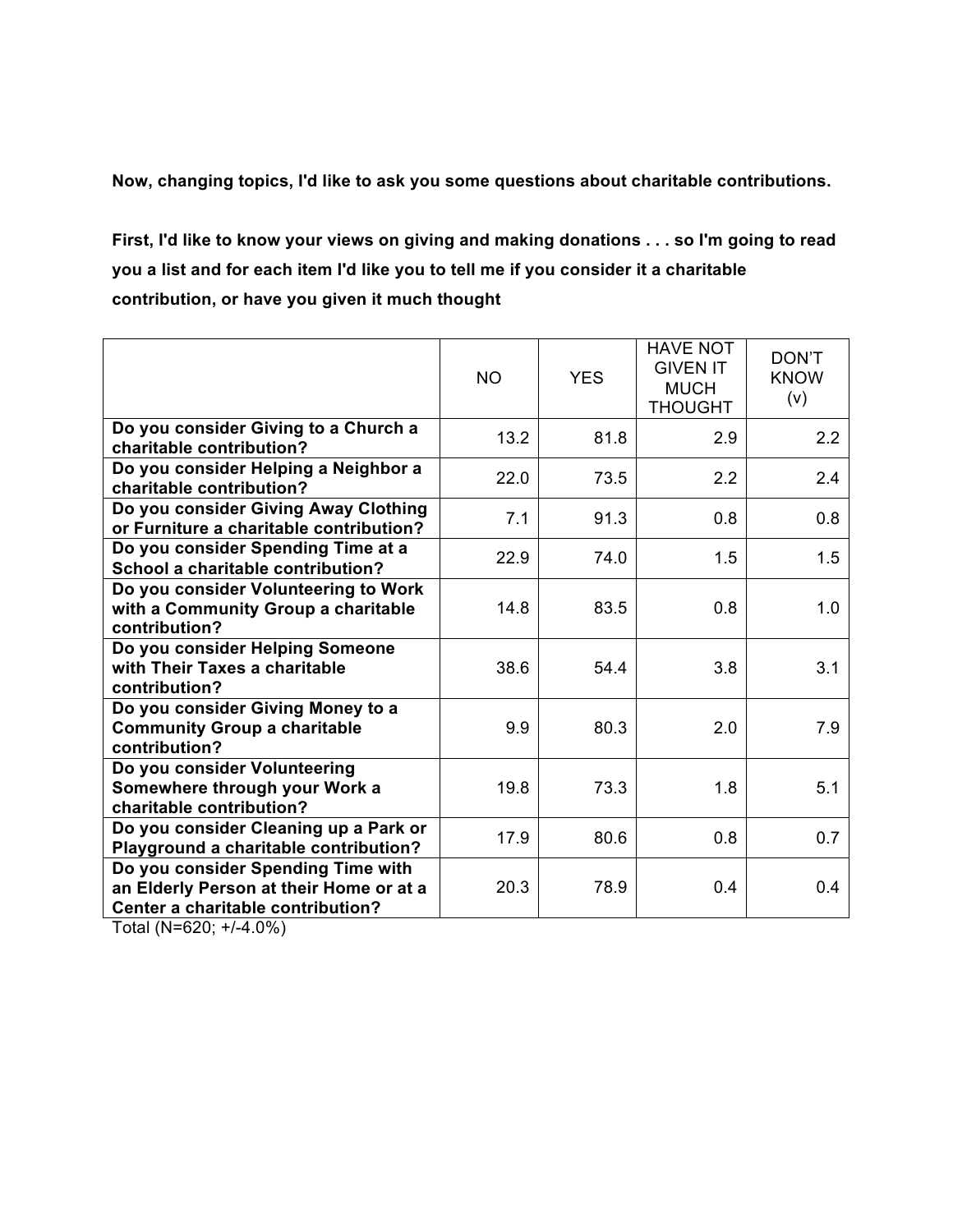Using that same list, I'd like you to tell me if you have ever given your time for each one.

|                                                                                                                | <b>NO</b> | <b>YES</b> | <b>HAVE NOT</b><br><b>GIVEN IT</b><br><b>MUCH</b><br><b>THOUGHT</b> | DON'T<br><b>KNOW</b><br>(v) |
|----------------------------------------------------------------------------------------------------------------|-----------|------------|---------------------------------------------------------------------|-----------------------------|
| Have you ever given your time to a<br>Church?                                                                  | 10.1      | 89.7       | 0.0                                                                 | 0.1                         |
| Have you ever given your time to Help<br>a Neighbor?                                                           | 1.8       | 98.0       | 0.0                                                                 | 0.1                         |
| Have you ever given your time to<br>provide Clothing or Furniture?                                             | 5.6       | 94.1       | 0.0                                                                 | 0.3                         |
| Have you ever given your time to a<br>School?                                                                  | 25.6      | 73.5       | 0.1                                                                 | 0.8                         |
| Have you ever given your time to Raise<br>Funds?                                                               | 21.8      | 77.8       | 0.0                                                                 | 0.4                         |
| Have you ever given your time to Help<br><b>Someone with their Taxes?</b>                                      | 74.7      | 24.3       | 0.3                                                                 | 0.8                         |
| Have you ever given your time to a<br><b>Community Group?</b>                                                  | 19.3      | 79.5       | 0.0                                                                 | 1.2                         |
| Have you ever given your time through<br>your Work?                                                            | 27.7      | 69.5       | 0.3                                                                 | 2.5                         |
| Have you ever given your time to<br><b>Clean Up a Park or Playground?</b>                                      | 49.0      | 49.6       | 0.5                                                                 | 0.8                         |
| Have you ever given your time to Help<br>an Elderly Person at their Home or at a<br>Center?<br>$(1,0)$ $(2,0)$ | 12.4      | 87.4       | 0.0                                                                 | 0.1                         |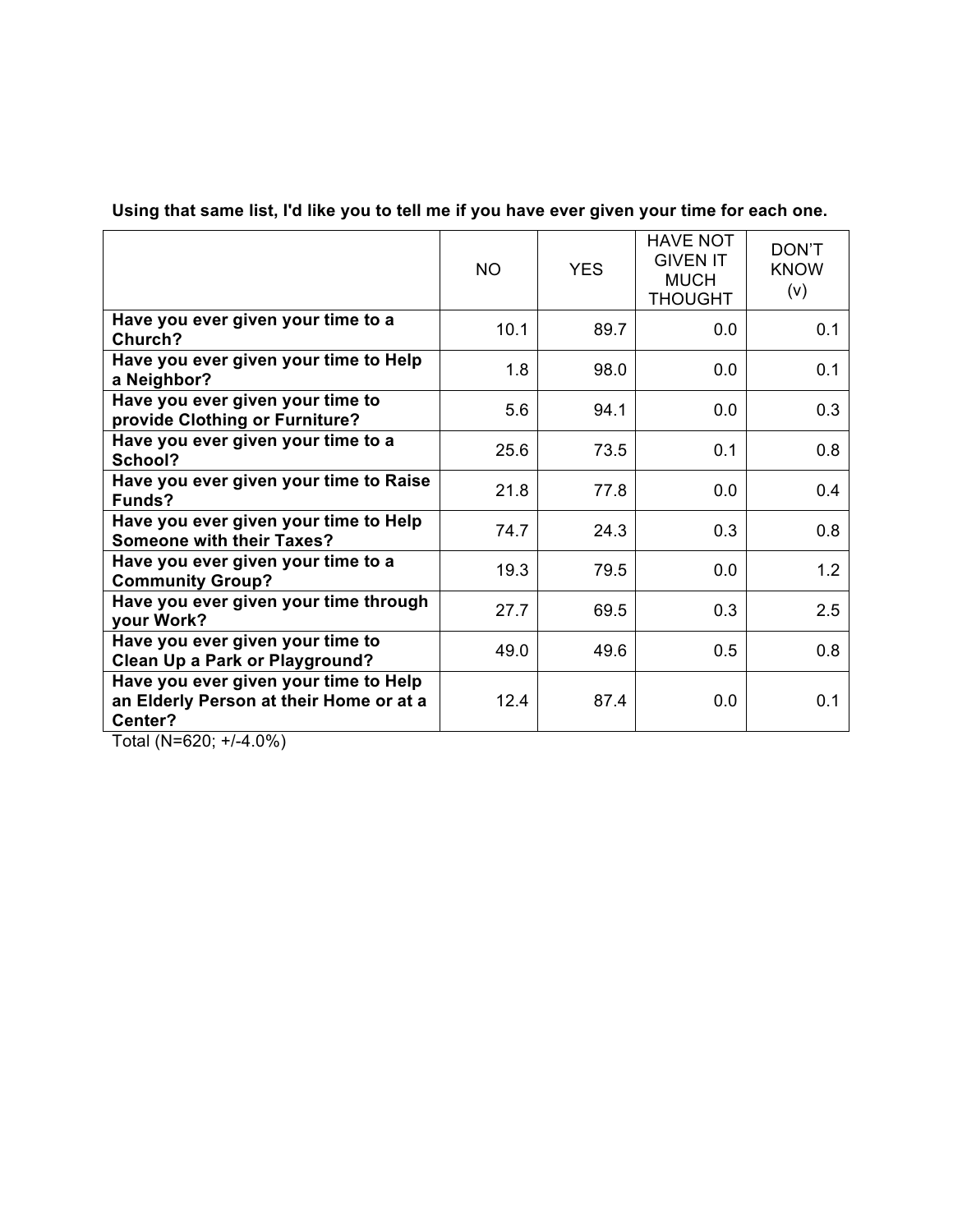**Now, I'd like to know your views about those that give and donate to organizations. . .I'm going to read you another list and for each item please tell me if you consider them as donors and givers to others, or have you given it much thought.**

|                                                                       | <b>NO</b> | <b>YES</b> | <b>HAVE NOT</b><br><b>GIVEN IT</b><br><b>MUCH</b><br><b>THOUGHT</b> | DON'T<br><b>KNOW</b><br>(v) |
|-----------------------------------------------------------------------|-----------|------------|---------------------------------------------------------------------|-----------------------------|
| Do you consider Foundations as<br>donors and givers?                  | 9.0       | 72.2       | 9.3                                                                 | 9.5                         |
| Do you consider Rich People as<br>donors and givers?                  | 25.2      | 57.6       | 8.1                                                                 | 9.1                         |
| Do you consider Young People as<br>donors and givers?                 | 19.1      | 64.5       | 7.7                                                                 | 8.7                         |
| Do you consider Church Goers as<br>donors and givers?                 | 6.6       | 87.3       | 2.2                                                                 | 3.9                         |
| Do you consider Philanthropists as<br>donors and givers?              | 11.2      | 68.6       | 7.7                                                                 | 12.5                        |
| Do you consider Poor People as<br>donors and givers?                  | 17.8      | 69.7       | 5.0                                                                 | 7.4                         |
| Do you consider Businesses as donors<br>and givers?                   | 15.4      | 74.7       | 4.2                                                                 | 5.7                         |
| Do you consider Women as donors<br>and givers?                        | 4.5       | 87.2       | 3.2                                                                 | 5.1                         |
| Do you consider Racial and Ethnic<br>Minorities as donors and givers? | 9.6       | 74.5       | 7.4                                                                 | 8.5                         |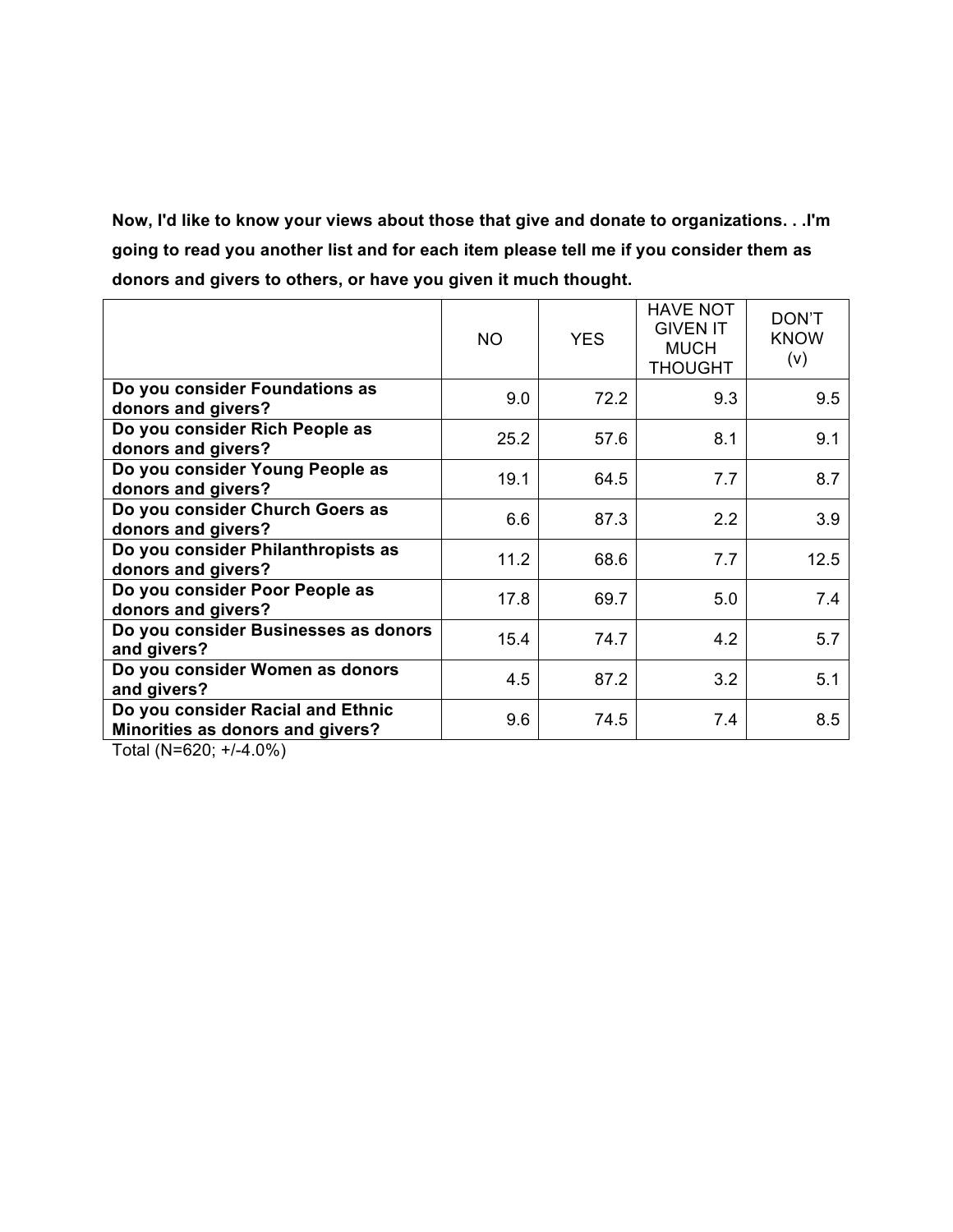**Now, I'd like to know your views about donating and giving to organizations . . .I'm going to read you some statements and I'd like for you to tell me if you [agree or disagree] with each one, or whether you have given it much thought.**

|                                                                 | <b>DISAGREE</b> | <b>AGREE</b> | <b>HAVE NOT</b><br><b>GIVEN IT</b><br><b>MUCH</b><br><b>THOUGHT</b> | DON'T<br><b>KNOW</b><br>(v) |
|-----------------------------------------------------------------|-----------------|--------------|---------------------------------------------------------------------|-----------------------------|
| I consider myself to be a<br>philanthropist.                    | 52.0            | 21.9         | 16.1                                                                | 9.9                         |
| Giving time is more important than<br>giving money              | 21.0            | 65.0         | 4.8                                                                 | 9.2                         |
| I think giving is something that only<br>rich people can do     | 94.2            | 4.6          | 0.7                                                                 | 0.5                         |
| I think anyone can donate to<br>organizations or give to others | 3.2             | 95.8         | 0.4                                                                 | 0.5                         |
| Giving money is more important than<br>giving time              | 83.5            | 7.9          | 1.5                                                                 | 7.1                         |
| I consider myself to be a giver                                 | 6.2             | 91.1         | 1.6                                                                 | 1.0                         |
| Giving time and donating money are<br>equally important         | 21.0            | 74.0         | 2.0                                                                 | 2.9                         |